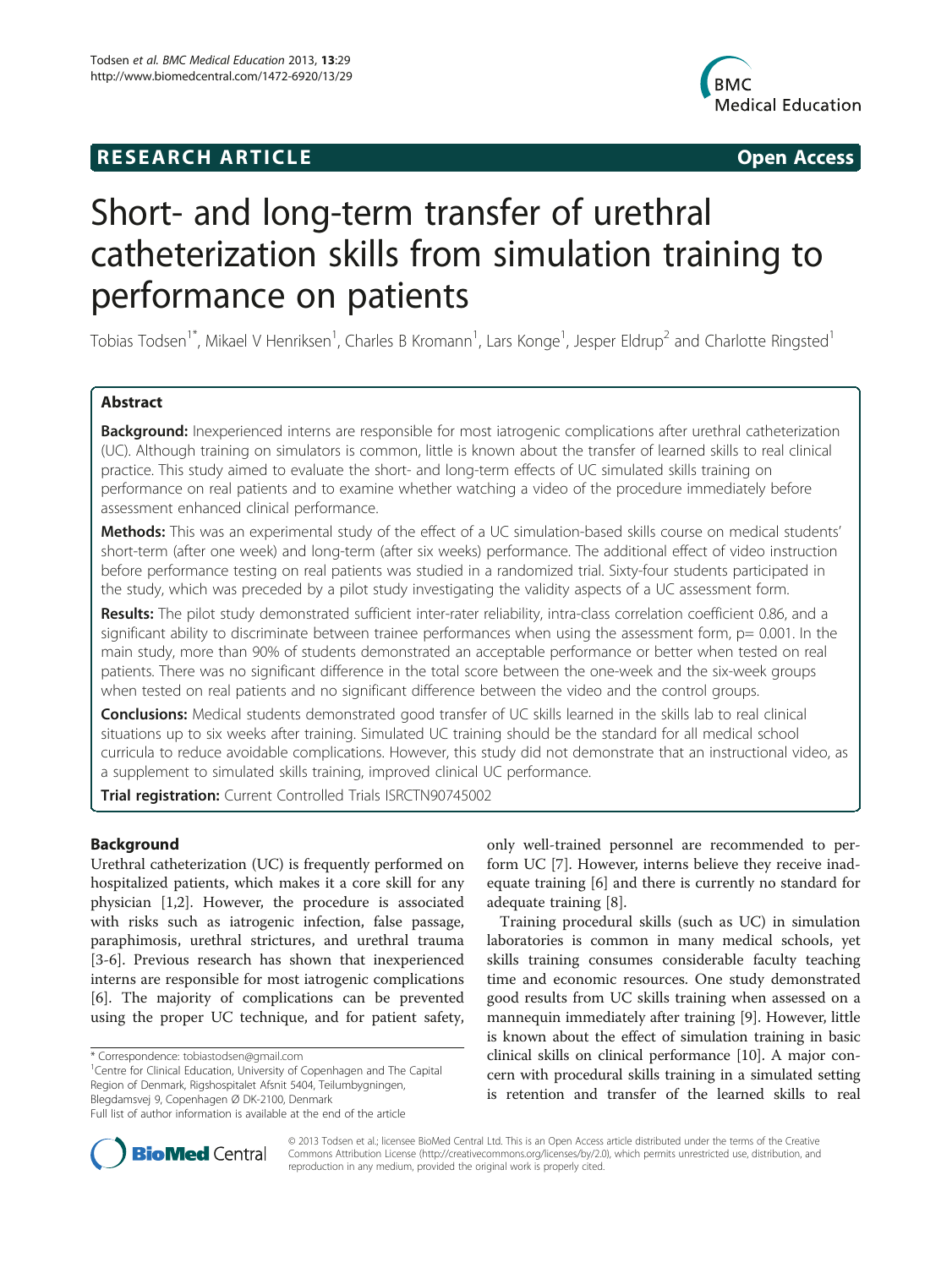practice [\[11\]](#page-5-0). To transfer a skill successfully, students must learn to adjust their performance to the variety of conditions in real clinical situations [[12,13](#page-5-0)]. Few studies have shown that simulation training improves participants' performance on real patients [[14,15\]](#page-5-0), and no studies have investigated UC performance.

One barrier to retention and transfer of skills learned in simulation is the time it may take before a student has the opportunity to apply the skill in a clinical setting. As a result, long-term learning and patient safety may be threatened. However, to enhanced performance, students and junior doctors might watch an instructional video as a booster before performing clinical procedures [\[16](#page-5-0)]. An instructional video combined with simulation-based skills training has been shown to have good results on learning tested in simulated environments [\[17](#page-5-0)-[21](#page-5-0)]. Despite this, there is no research on the effect of video instruction used in clinical settings immediately before procedural skills performance.

This study aimed to investigate the short-term and long-term effects of simulated UC skills training on performance on real patients and the effect of watching an instructional video of the UC procedure immediately before the first clinical performance.

## **Methods**

This experimental study included a main study of the short- and long-term effects of simulated UC skills training and the effect of additional video instruction. The study was preceded by a pilot study pilot study that investigated reliability and sensitivity of a UC assessment form for discriminating trainees' level of training.

### Pilot study

An experienced urologist, a UC skills teacher, and an educational researcher developed the assessment form (Figure 1), which was based on an objective structured clinical examination (OSCE) checklist previously used to

|                  | Participant nr.                                                                                                    | $\bf{0}$     | $\mathbf{1}$    | $\mathbf{2}$   | 3            | 4       |
|------------------|--------------------------------------------------------------------------------------------------------------------|--------------|-----------------|----------------|--------------|---------|
| $\mathbf{1}$     | Information about indication, complications and expected<br>withdrawal of urethral catheterization (UC).           | П            | $\Box$          | $\blacksquare$ | П            |         |
| $\boldsymbol{2}$ | Planning the procedure.                                                                                            | $\Box$       | $\Box$          | □              | $\Box$       | П       |
| 3                | Packing out the UC equipment in a sterile way. Pours water<br>over the cotton wool.                                | П            | $\Box$          | П              | $\Box$       | П       |
| 4                | Unpack the gloves and take them on sterile.                                                                        | $\Box$       | $\Box$          | П              | $\Box$       | П       |
| 5                | Fix penis with one hand and hold this unsterile hand on penis<br>until UC is insert correct.                       | П            | $\Box$          | П              | $\Box$       | $\Box$  |
| 6                | Wash the penis correct.                                                                                            | $\Box$       | $\Box$          | П              | П            | П       |
| 7                | Insert gel correct.                                                                                                | П            | $\Box$          | $\Box$         | $\Box$       | $\Box$  |
| 8                | Used proper technique to insert the catheter.                                                                      | П            | $\Box$          | $\Box$         | $\Box$       | П       |
| 9                | Ensures that the catheter is placed correctly in the bladder<br>(look after backflow).                             | $\Box$       | П               | $\Box$         | $\Box$       | П       |
| 10               | Keep the hand holding the catheter sterile under the UC<br>insertion.                                              | $\Box$       | $\Box$          | П              | П            | $\Box$  |
| 11               | Connect the catheter to the UC bag.                                                                                | $\Box$       | $\Box$          | $\mathsf{L}$   | $\mathbf{I}$ | $\perp$ |
| 12               | Fill 5-10 ml sterilized water in the catheter balloon and then<br>pull the catheter back against the bladder neck. | $\Box$       | $\Box$          | $\Box$         | $\Box$       | П       |
| 13               | Complete the procedure with minimal risks for the patient.                                                         | $\Box$       | □               | $\Box$         | П            | П       |
| 14               | Problem identification and choice of appropriate strategy<br>(when needed, ask for help).                          | $\Box$       | $\Box$          | $\Box$         | П            |         |
| 15               | Communication and cooperation with the patient.                                                                    | П            | $\blacksquare$  | ×.             | П            |         |
|                  | in minutes<br>Time                                                                                                 |              |                 |                |              |         |
|                  | Poor                                                                                                               | Unacceptable | Ассер-<br>table | Good           | Excellent    |         |
|                  | OVERALL ASSESSMENT                                                                                                 |              |                 |                |              |         |
|                  | Figure 1 The assessment form in UC.                                                                                |              |                 |                |              |         |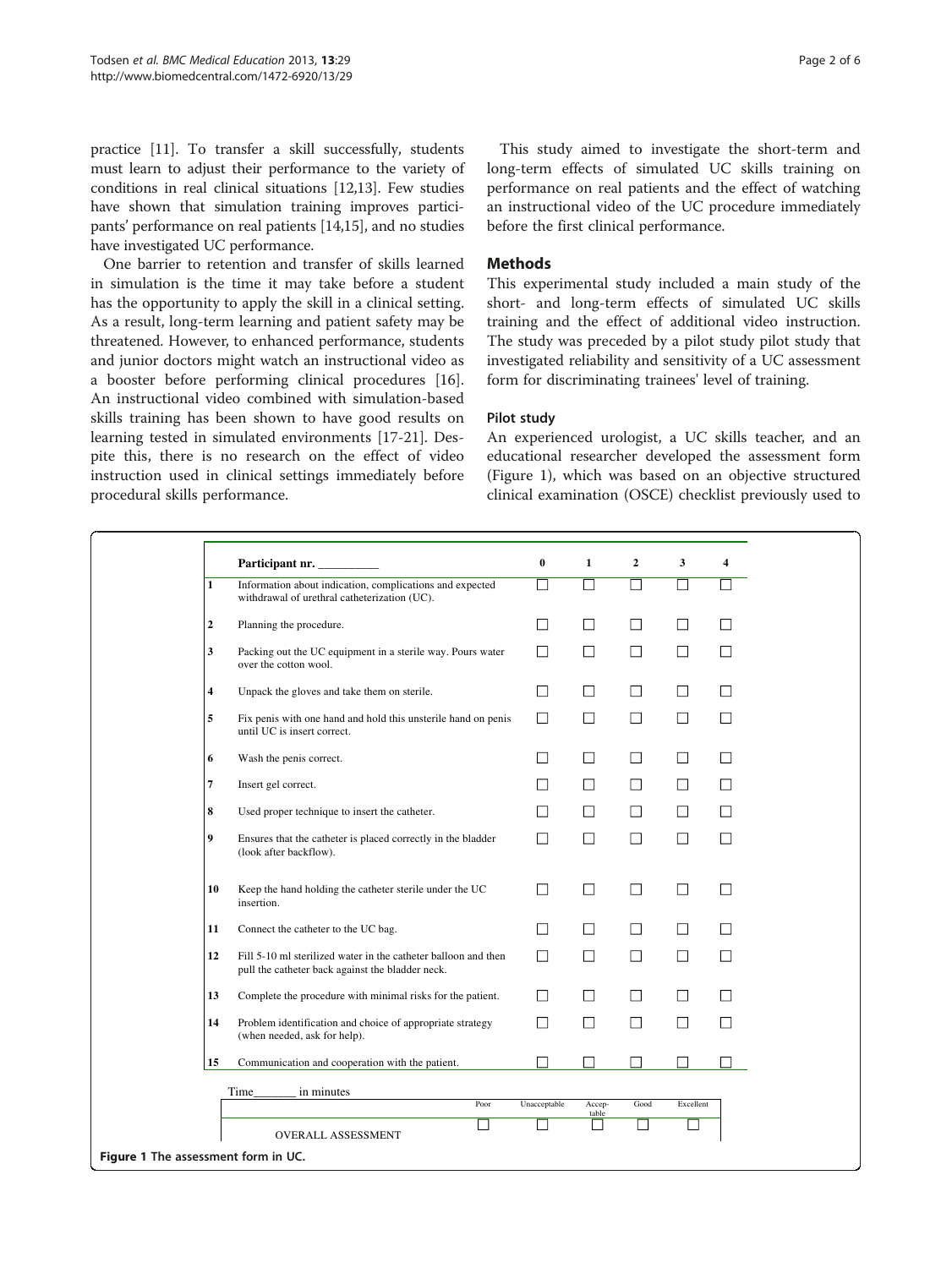assess UC skills [[9\]](#page-5-0) to which items concerning communication skills and patient safety were added (item number 1, 2, 13, 14 and 15). The assessment form had 15 items, each scored on a scale of 0–4, with 4 indicating the best performance. In addition, the form included an overall performance assessment rubric with five categories: poor, unacceptable, acceptable, good, and excellent.

Twenty-eight fourth-year medical students participated in the pilot study. All of the students had completed a simulated UC skills course two to four months earlier. Fifteen of the participants had never performed a UC on a patient (labelled: novices). Thirteen participants had performed UC on a patient at least once during their clinical clerkship (labelled: advanced beginners). All participants were videotaped while performing a UC on a male mannequin. An actor was sitting behind the mannequin's lower body, acting as a patient with a need for UC. The students were told to act like the mannequin was a real patient and to communicate appropriately with the patient. Two experienced urology nurses assessed the students' video-recorded performances independent of each other and blinded to the students' previous UC experience. Before the pilot test the raters participated in a 90-min rater training session in which they assessed different test videos of UC performance and discussed their ratings until they reached consensus.

The inter-rater reliability of the assessments was explored by the intra-class correlation coefficient (ICC), single measures, consistency definition. The ability to discriminate between performance improvements was evaluated by comparing the mean score from the novices with the mean score from the advanced beginners using independent samples t-test.

### Main study

Seventy-six medical students were enrolled in the main study between August 2010 and March 2011 (Figure 2). The participants were a volunteer sample of third-year medical students. All students were invited by email to participate in the study and were included on a first come, first served basis. Students with previous clinical experience in performing UC were excluded. All participants received a simulated skills training course covering the essential knowledge and skills needed to

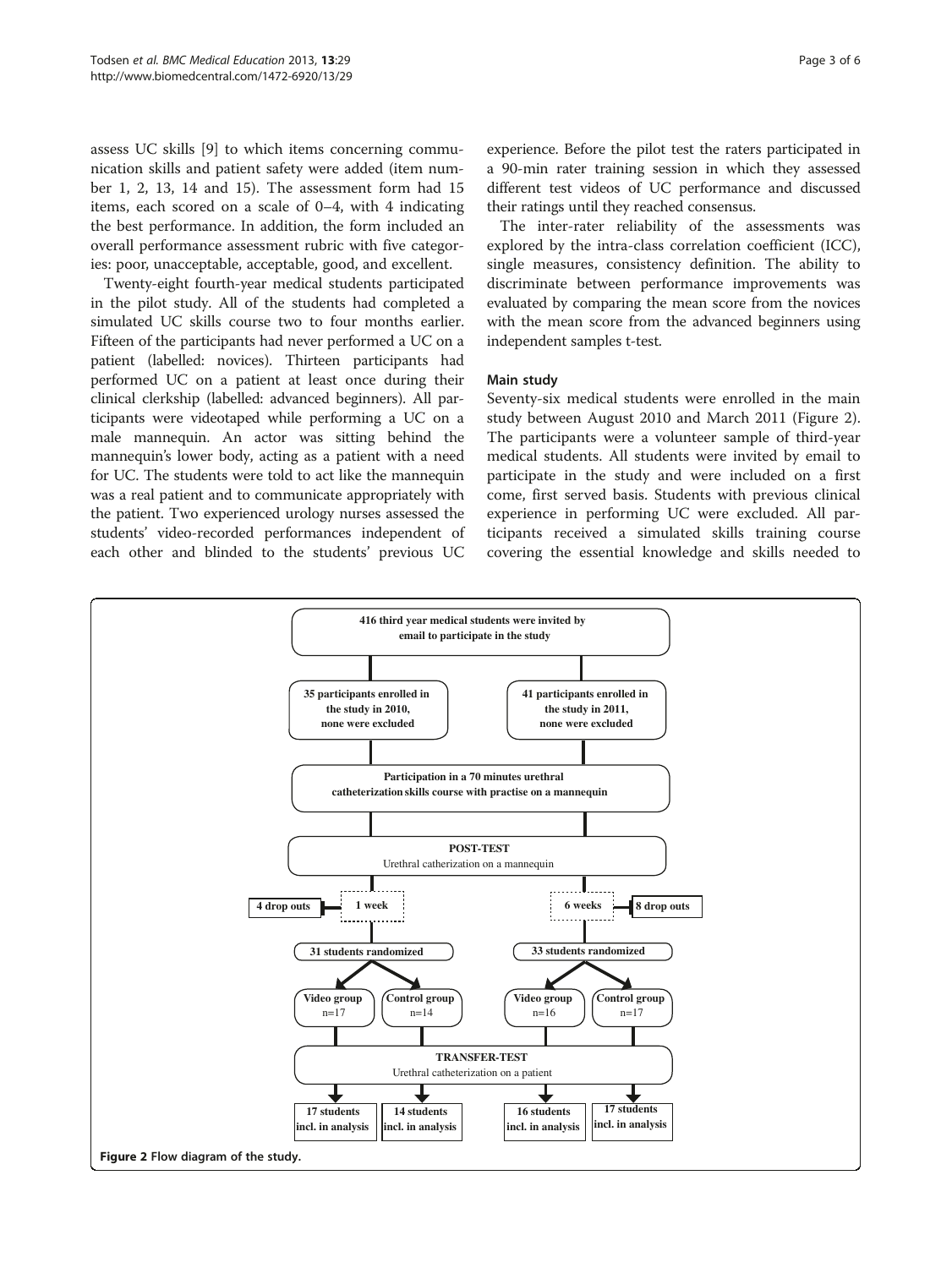perform a UC. The course was highly standardized and conducted in a skills laboratory associated with the medical school. An experienced student teacher taught the students in groups of no more than six people. After a theoretical introduction, the skill was demonstrated and all students were allowed to practice once on a mannequin with feedback from the teacher. Immediately after the UC course, the students were post-tested using a scenario with a male mannequin like the one in the pilot study. Their performances were videotaped and assessed by a blinded rater, a physician who formerly taught UC in the skills lab.

Participants were scheduled to perform a UC on a patient from a urological department (transfer test) either one week or six weeks after completing the course. They were instructed not to practice UC skills during the delay. All patients wore urethral catheters permanently and had their urethral catheter changed at the hospital every two to three months. Patients with former UC difficulties or with mentally illness were excluded from the study. The Danish National Committee on Biomedical Research Ethics approved the study and verbal and written informed consent was obtained from the patients and medical students involved.

Twelve of the 76 students enrolled in the study dropped out after the skills course, most because their patients did not show up at the appointment time. Thirty-one participants were tested one week after the course (one-week group) during autumn 2010, and 33 were tested six weeks after the course (six-week group) during spring 2011. When the participants arrived at the hospital for the transfer test, they were located to a private room and randomized to a video group or a control group by a research fellow. All randomization sequences and tables were generated using [http://www.random.org](http://www.random.org/). The video group watched a five-minute video instruction of UC, while the control group did not get any preparation before the test. The video illustrated a physician performing UC on a real patient with a voice-over explaining the difficult steps. Afterwards, each participant performed a UC on a patient, and the procedure was assessed by direct observation by one of the two experienced urology nurses who participated in the pilot study. The nurses were blinded regarding randomization, and the participants' performances were scored using the assessment form from the pilot study.

An independent samples t-test was used for comparison between groups and a paired sample t-test was used for comparison within groups. Differences were considered statistically significant when the p value was < 0.05. The effect size (ES) was estimated using Cohen's d, with 0.2 representing a small ES, 0.5 a medium ES, and 0.8 a large ES [\[22\]](#page-5-0). The statistical analysis was performed using a statistical software package (PASW, version 18.0; SPSS Inc; Chicago IL).

## Results

## Pilot study

The inter-rater reliability was high, ICC =  $0.86$ . The advanced beginners scored mean 42.1 points (SD=8.8), which were significantly higher than the novices' 29.6 points (SD=8.0), p=0.001, Table 1.

## Main study

All groups showed clinical significant effect from the UC skills course measured immediately after the course in the simulation setting (posttest) and after one or six weeks in clinical setting on real patients (transfer test). There was no significant difference in the total score between the posttest and the transfer test or between the one-week and the six-weeks groups (Table [2\)](#page-4-0). Furthermore no significant differences were found between the control and video groups. Tested on real patients, 90.3% and 90.9% of the medical students in the control and video groups respectively demonstrated acceptable or better performance in the overall assessment scores.

## **Discussion**

The pilot study produced two sources of validity evidence including sufficient reliability [\[23\]](#page-5-0) and distinguished between novices' and advanced beginners' performance with the use of the assessment form. The high ICC is attributed to the thorough rater training and the rather clear standards for performance. Hence, we suggest that the

Table 1 Demographics and total test score (average from two raters) of the medical students' performance of UC in the pilot study

|                               | Novice group<br>$(n=15)$ | Advanced beginners group<br>$(n=13)$ | Difference between groups,<br>independent samples t-test |  |  |
|-------------------------------|--------------------------|--------------------------------------|----------------------------------------------------------|--|--|
|                               | Mean (SD)                | Mean (SD)                            |                                                          |  |  |
| Age                           | 24.9 (1.62)              | 24.1 (1.75)                          | $P = 0.192$                                              |  |  |
| Percentage of women           | 53.3                     | 53.8                                 |                                                          |  |  |
| Number of UC on real patients |                          | 5.69(6.81)                           | $P=0.003$ , $ES=1.67$                                    |  |  |
| Total test score (0-60)       | 29.6 (8.04)              | 42.1 (8.77)                          | $P = 0.001$ , $ES = 1.49$                                |  |  |

Standart deviation (SD), number of participants (n), P-value (P) and Effect Size (ES).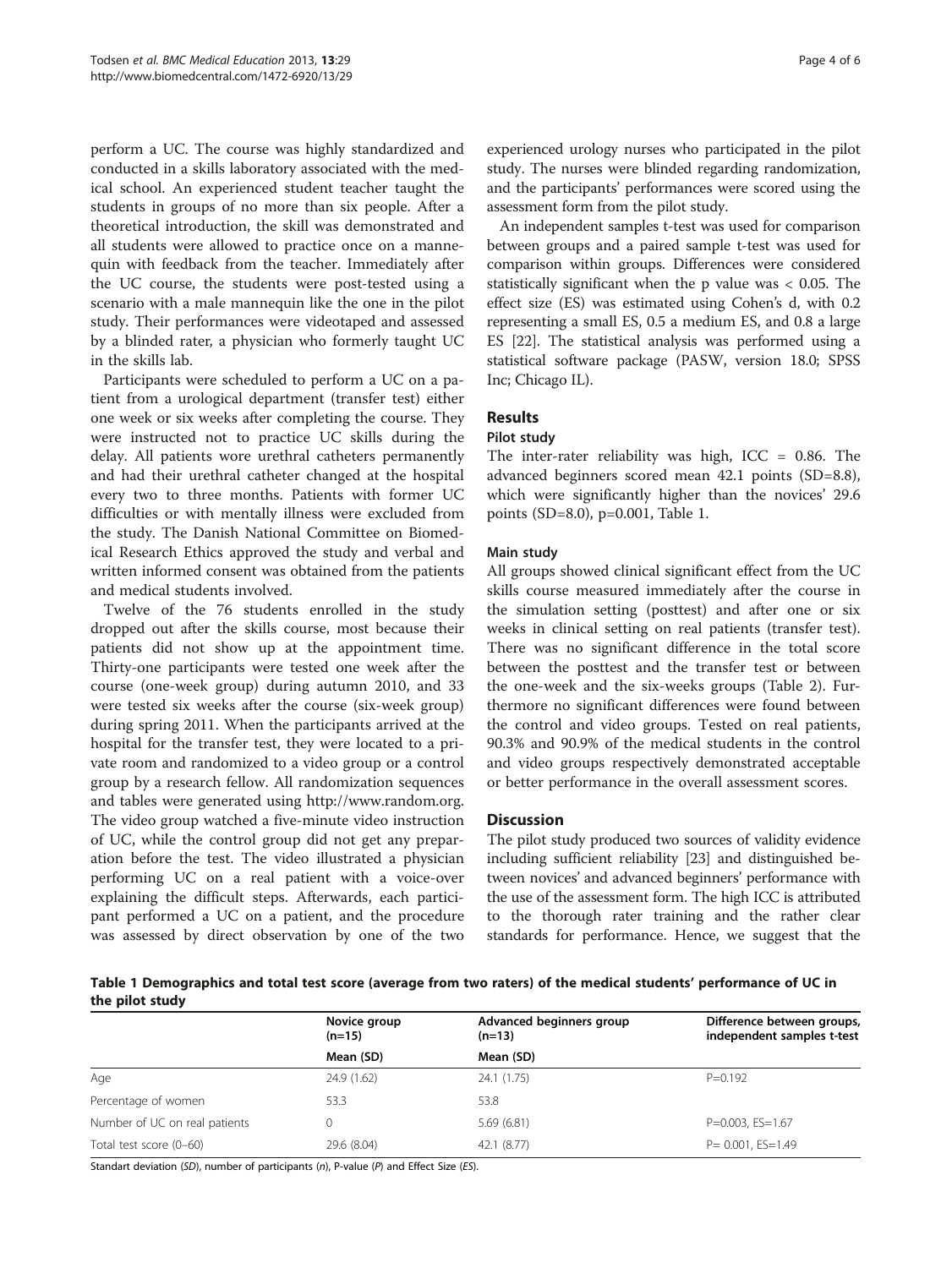|                                                                         | N | All            | N | Video group<br>Mean (SD) | N. | Control group           | Difference between<br>video- and control group,<br>independent samples t-test |  |
|-------------------------------------------------------------------------|---|----------------|---|--------------------------|----|-------------------------|-------------------------------------------------------------------------------|--|
|                                                                         |   | Mean (SD)      |   |                          |    | Mean (SD)               |                                                                               |  |
| One week group                                                          |   |                |   |                          |    |                         |                                                                               |  |
| Posttest (Simulation setting)                                           |   | 31 46.0 (5.10) |   | 17 45.4 (5.03)           |    | 14 46.6 (5.30)          | $P = 0.513$                                                                   |  |
|                                                                         |   |                |   |                          |    |                         | $ES = 0.233$                                                                  |  |
| Transfer test one week after training                                   |   | 31 45.1 (10.3) |   | 17 45.6 (8.89)           |    | 14 44.5 (12.1)          | $P = 0.763$                                                                   |  |
| (real patients)                                                         |   |                |   |                          |    |                         | $ES = 0.105$                                                                  |  |
| Difference between posttest and transfer test,<br>Paired Samples T-Test |   | $31$ P = 0.898 |   | $17$ P= 0.608            |    | $14 \text{ } P = 0.676$ |                                                                               |  |
| Six weeks group                                                         |   |                |   |                          |    |                         |                                                                               |  |
| Posttest (simulation setting)                                           |   | 33 44.1 (7.30) |   | 16 44.9 (6.12)           | 17 | 43.5 (8.40)             | $P = 0.572$                                                                   |  |
|                                                                         |   |                |   |                          |    |                         | $ES = 0.190$                                                                  |  |
| Transfer test six weeks after training                                  |   | 33 46.7 (9.53) |   | 16 48.6 (8.94)           | 17 | 44.9 (9.93)             | $P = 0.265$                                                                   |  |
| (real patients)                                                         |   |                |   |                          |    |                         | $ES = 0.391$                                                                  |  |
| Difference between posttest and transfer test,<br>Paired Samples T-Test |   | 33 $P = 0.123$ |   | $16$ P= 0.168            | 17 | $= 0.440$               |                                                                               |  |
| Difference between one week and six weeks,                              |   | $P = 0.520$    |   | 33 $P = 0.345$           |    | $31$ P = 0.924          |                                                                               |  |
| independent samples t-test                                              |   | $ES = 0.162$   |   | $ES = 0.337$             |    | $ES = 0.0365$           |                                                                               |  |

<span id="page-4-0"></span>Table 2 Medical students' performance of UC skills immediately after a simulation course (posttest in simulation setting) and after one week or six weeks (transfer tests on real patients)

Standart deviation (SD), number of participants (n), P-value (P) and Effect Size (ES).

Possible mean from 0 – 60.

two sources of validity evidence supported our use of one rater for each assessment in the main study.

The results of the immediate posttest were similar to other studies [[9](#page-5-0)], demonstrating that medical students benefited from the simulated skills training, with mean scores around 45 out of 60 possible. Medical students demonstrated poor performance of UC before participating in the simulation course [[9\]](#page-5-0), and participants in the study were likely to perform alike in a pretest. Consequently, we are confident in assuming that the students' performance levels can be attributed to an effect of the UC skills course.

There was no difference in the mean score between the posttest and the transfer test, demonstrating that skills learned in simulation training were transferable to performance on real patients. More than 90% of the medical students demonstrated acceptable UC performance or better in the overall assessment scores on their first UC performance on a patient. We interpreted this as adequate performance after UC simulator training of novices. However, about 10% of the students still performed unacceptable UC and, therefore, we cannot recommend unsupervised clinical performance after completion of simulation training. For patient safety, initial UC simulation training should be incorporated into all medical school curricula. Barsuk et al. found a reduction in iatrogenic complications after implementation of simulated skills training in insertion of a central venous catheter [\[14\]](#page-5-0). This result may apply as well to other basic skills that interns are expected to perform independently. However, future studies on the effect of skills training on quality of care and patient safety are needed.

We found no significant difference between the group who watched the instructional video before performing UC on a real patient (video) and the control group. Previous studies reported ambiguous results. Some studies demonstrated a good effect of learning clinical skills from video instructions [[16-21](#page-5-0)], while few others did not find any substantial effect [[24,25\]](#page-5-0). Both groups in this study underwent simulation UC training and a posttest prior to the video randomization. The students in the control group received high ratings in the transfer test, and additional instructions might have been redundant. Due to ethical concerns, comparison to a group with no prior training was not feasible. Another reason that the video instruction showed no significant effect could be that the video group did not access the video freely, but were allowed to watch only once. Other studies showed that self-regulated control over instructions, including moving back and forth in the video, could enhance learning [[26](#page-5-0)-[28\]](#page-5-0). Furthermore, an effect size of 0.4 from the video intervention in the six-week group might indicate that a larger sample size could have resulted in a significant effect. Studies on how, why, and in which formats video instructions might contribute to learning skills are warranted and necessary.